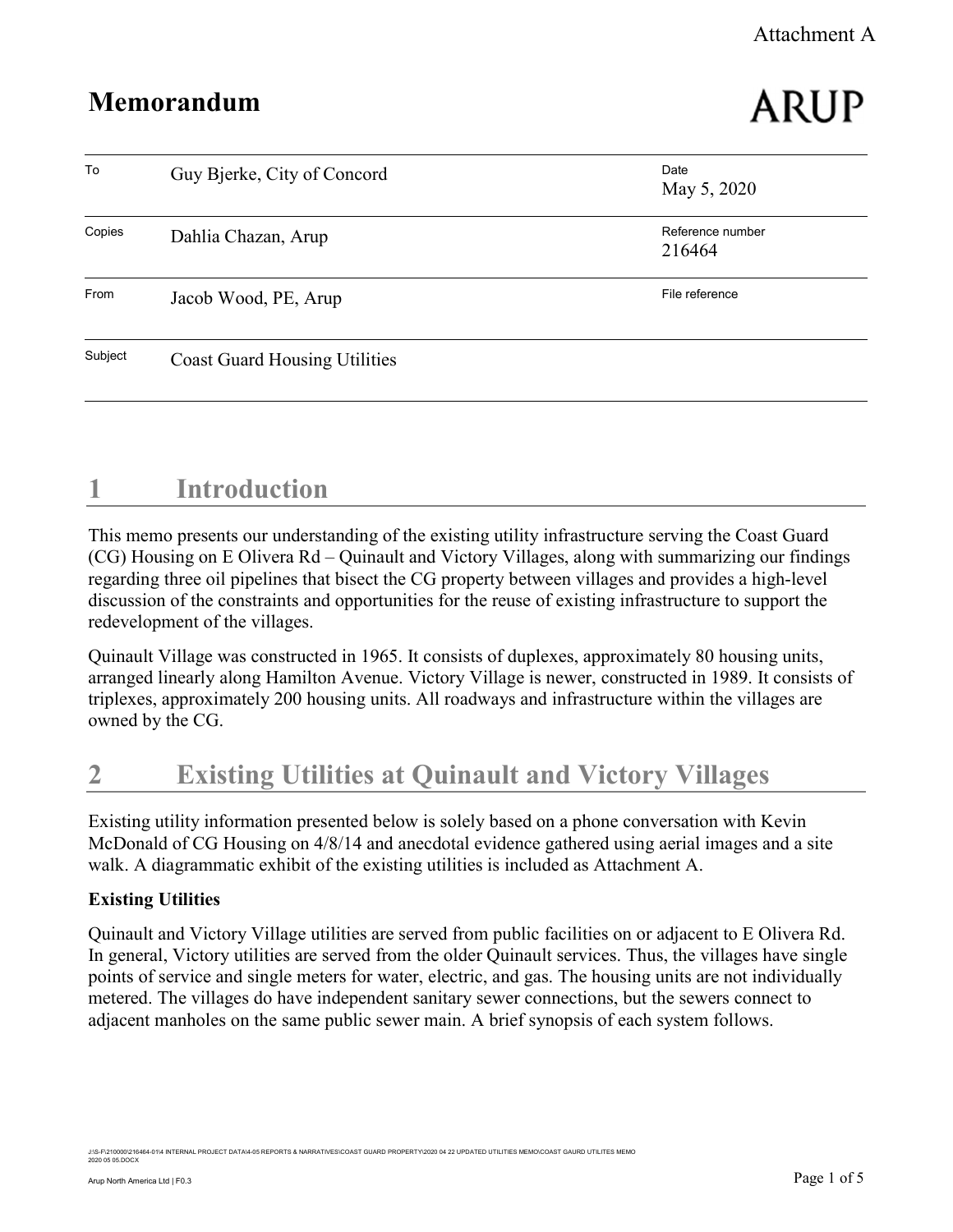### Water

The Villages' domestic and fire water is served by an 8" meter located along the fence line at the western edge of the gravel Little League parking lot across Olivera Rd. The meter is connected to a Contra Costa Water District main. Victory's water main tees off the Quinault main just west of Olivera. There are two non-CG users connected to the Village's water service – the Little League fields irrigation service and fire hydrants for the Navy airfield southwest of Victory. Kevin stated that the Villages have sufficient water supply. However, the village's current occupancy is much lower than it was it was historically. It is unknown if the existing water system could support full occupancy in the present time.

### Natural Gas

Gas service for the Villages is from a PG&E gas main in Olivera Rd. The Village's meter is located in an enclosure behind the sidewalk on Olivera just north of Hamilton Ave. Victory's gas service tees off of the Quinault main. The size of the gas meter and site piping needs to be verified. However, Kevin noted that the Villages have not had any issues with system capacity

### Electric

The Villages' electric meter and service originates from a PG&E pole at the Hamilton / Olivera intersection. Quinault's electric service is overhead. Victory's is underground. Size and capacity of the electrical service needs to be verified. However, Kevin noted that the Villages have not had any issues with system capacity.

#### Sewer

Each village has a 6" sewer service connected to on an existing public sewer main at manholes behind the little league field backstops. The village sewer services are entirely gravity based. There are no pumps or force mains within the private CG system.

### Storm Drain

The villages have extremely limited storm drainage, and there is limited public storm drainage infrastructure in the area. Quinault has a single storm drain inlet near the northern portion of the Village. The inlet is connected to a storm drain line of unknown size that runs westerly through a residential property towards Esperanza Drive. Kevin said the site experiences flooding every couple of years. All runoff in Victory is channeled to a detention area in the northwest corner of the village. Stormwater from the detention basin drains by pipe to the City storm drain system in E Olivera Rd.

## 3 Gas Pipeline Easement

Easements for three oil pipelines ("hazardous liquid pipelines"), granted in the 1950s and 1960s, run between the two villages. Each of the easements has a width of 16.5'. They run in a largely parallel alignment from the southeastern end of the former CNWS north in the Green Frame along the western border, until reaching Willow Pass Road, at which point the pipelines head west across the Village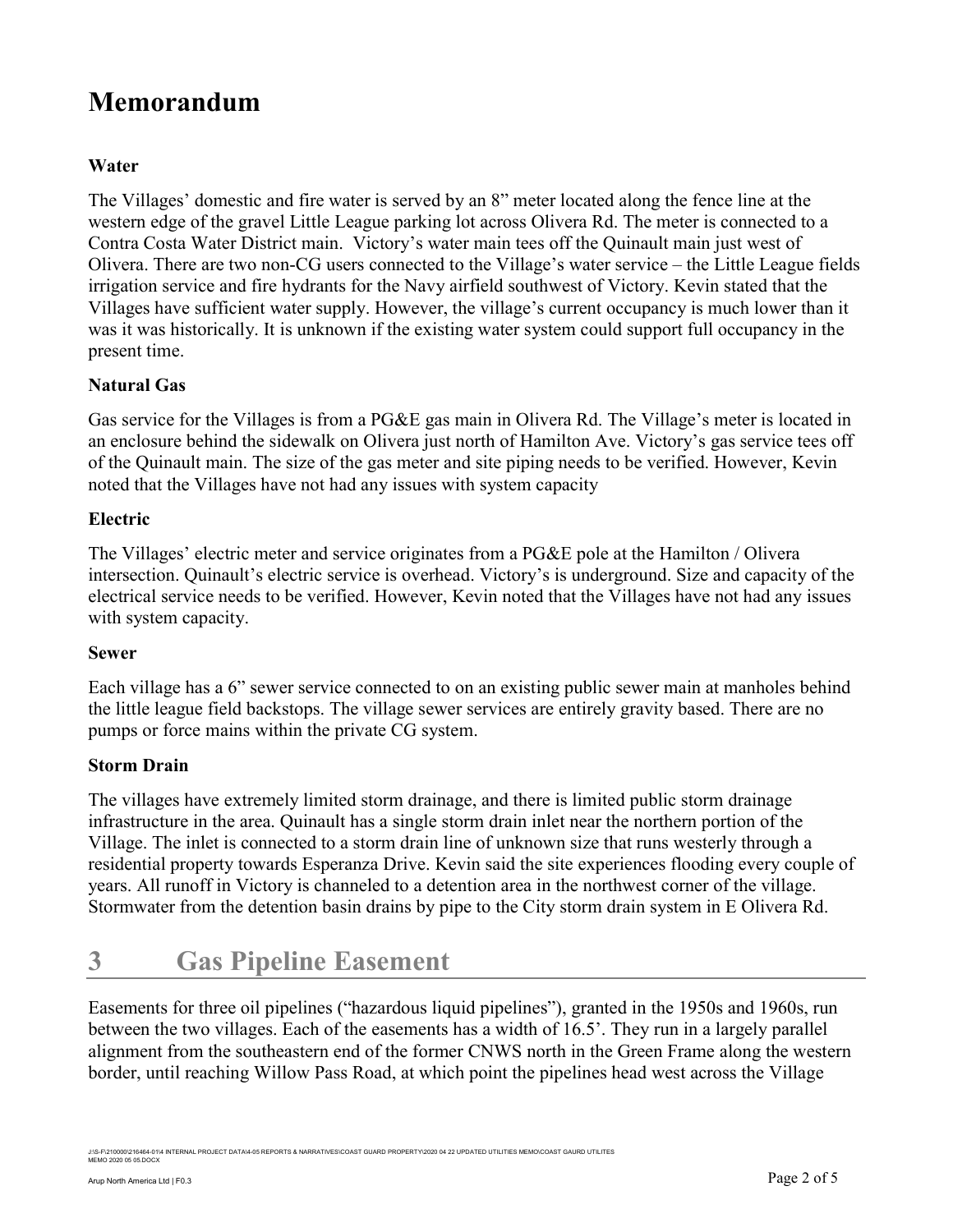Neighborhood in the airfield area and intersect the Coast Guard property between Victory Village and Quinault Village before continuing in a westerly direction along E Olivera Rd. The general location of the easements is shown in Attachment A.

Today, three high-pressure pipelines run in these easements, operated by Phillips 66 Pipeline, Kinder Morgan/SFPP, and Shell Pipeline respectively.

Activities around the pipelines are subject to regulation at the state and federal levels. At the federal level, the Code of Federal Regulations Title 49, Part 195, regulates hazardous liquid pipelines and establishes standards for their design and operation. It makes provisions for the siting of pipelines and provides the following guidance on setbacks and restrictions on land uses in close proximity to a pipeline easement. Part 195 establishes:

 No pipeline may be located within 50 feet (15 meters) of any private dwelling, or any industrial building or place of public assembly in which persons work, congregate, or assemble, unless it is provided with at least 12 inches (305 millimeters) of cover in addition to that prescribed in §195.248 [36-inches below finished grade].

At the state level, the State Fire Marshal serves as the regulatory and enforcement authority over intrastate pipelines. The State Fire Marshall has adopted by reference the aforementioned federal regulations set forth in Part 195. In addition, California Government Code Title 5 (Local Agencies), Division 1, Part 1, Chapter 5.5 establishes the following guidelines for intrastate pipelines:

- No structures or improvements may be constructed within a pipeline easement.
- No structure, wall, or fence adjacent to the easement may be built that would prevent complete and unimpaired surface access to the easement.
- No shrubbery or shielding in or along the easement may be built that will impair aerial observation.
- The easement may be revegetated following pipeline construction and the operator may permit seasonal agriculture, if desired.
- Operators are permitted to conduct any necessary activities within their easement, including construct, replace, relocate, repair, or operate the pipeline.

Beyond these regulations, California has also established regulations setting the minimum distance between sites for school facilities and pipelines. Section 14010 of Title 5 of the California Code of Regulations establishes standards for construction of school facilities which prevent a school site from being located within 1,500 feet of a pipeline easement that poses a safety hazard as determined by a risk analysis study.

The exact alignments of the easements and associated pipelines will need to be verified to properly assess their impacts on any potential redevelopment of the CG property.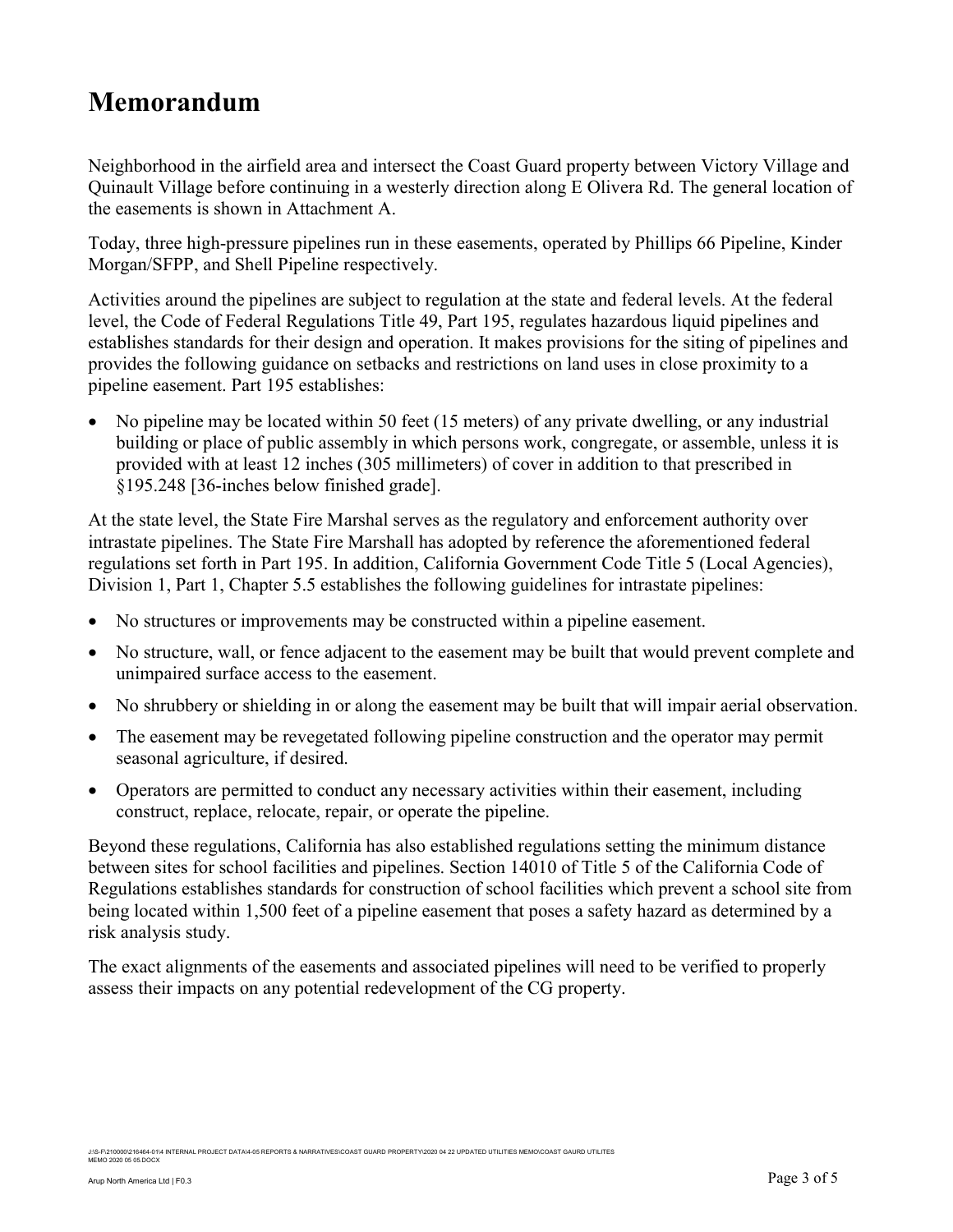# 4 Utility Infrastructure Reuse Opportunities at Quinault and Victory Villages

### Quinault Village

Quinault Village is roughly 55 years old. The utility infrastructure is original and at or nearing the end of its design life. Kevin McDonald reported that they have issues with clogged sewer connections and leaking gas services, etc. In light of that and the regular flooding and overhead electric services, Kevin suggested that if the site were redeveloped, all of Quinault's utility infrastructure would need to be replaced back to the main connections.

### Victory Village

Victory Village was constructed in 1989. The utility infrastructure is roughly 30 years old. It is possible that if Victory were redeveloped, some portion of the backbone utility infrastructure could be reused. A condition assessment survey would be required to confirm the condition, size, and location of the existing utility network prior to determining the viability of reusing any portion of the existing system.

Since the Victory Village utilities are served from the much older Quinault service connections the systems will need to be decoupled if any of the Victory infrastructure is to be reused. Two potential options for the decoupling are:

Option 1: Disconnect services to Quinault Village but keep existing services connections and meters in place for Victory Village.

- Pro Minimal cost and disruption the existing utility system
- Con Long service runs from current service locations at Quinault will constrain frontage improvements, and existing services are old, which will increase maintenance and operations costs.
- Risk Existing services may be oversized, old and in poor condition, and not configured to allow separation without being replaced.

Option 2: Remove existing services to Quinault and Victory Villages and construct new service connections for Victory on E Olivera Rd

- Pro Creates new services, properly sized, constructed close to Victory Village, minimizing frontage constraints and long-term maintenance costs and insuring efficient routing, siting, and sizing of new service connections
- Con Increased costs compared to Option 1
- Risks Potential construction delays and costs due to utility agency coordination and timing.

In addition to the utility separations, Victory Village will need to comply with current Contra Costa County Stormwater regulations. Most runoff from the site currently drains to a detention area in the northwestern corner of site before exiting to the local storm drain system. The basin does not comply with current stormwater regulations for water quality treatment and is likely undersized to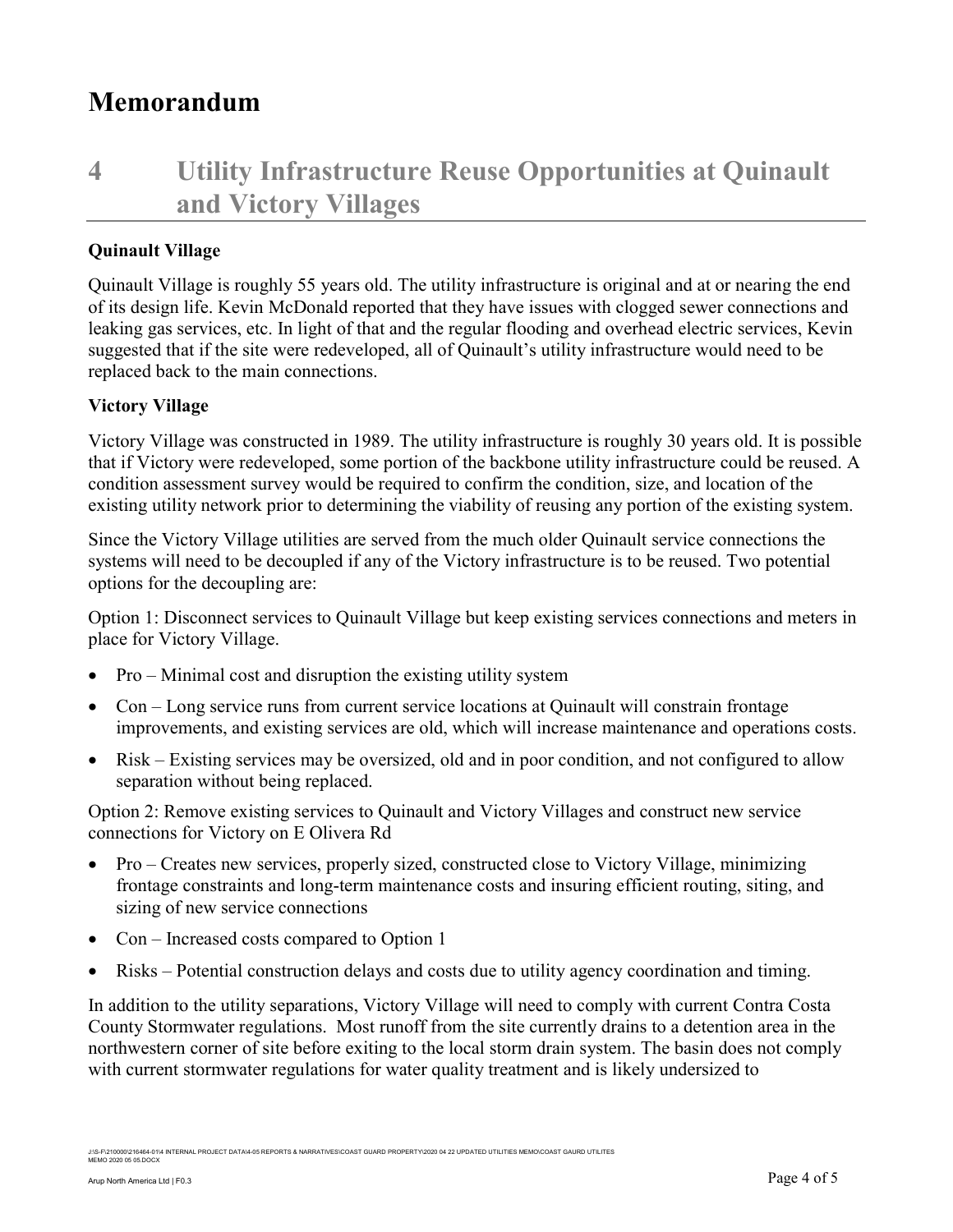accommodate large storm events. A new stormwater conveyance, treatment, and detention system will be required as part of any redevelopment to the Village.